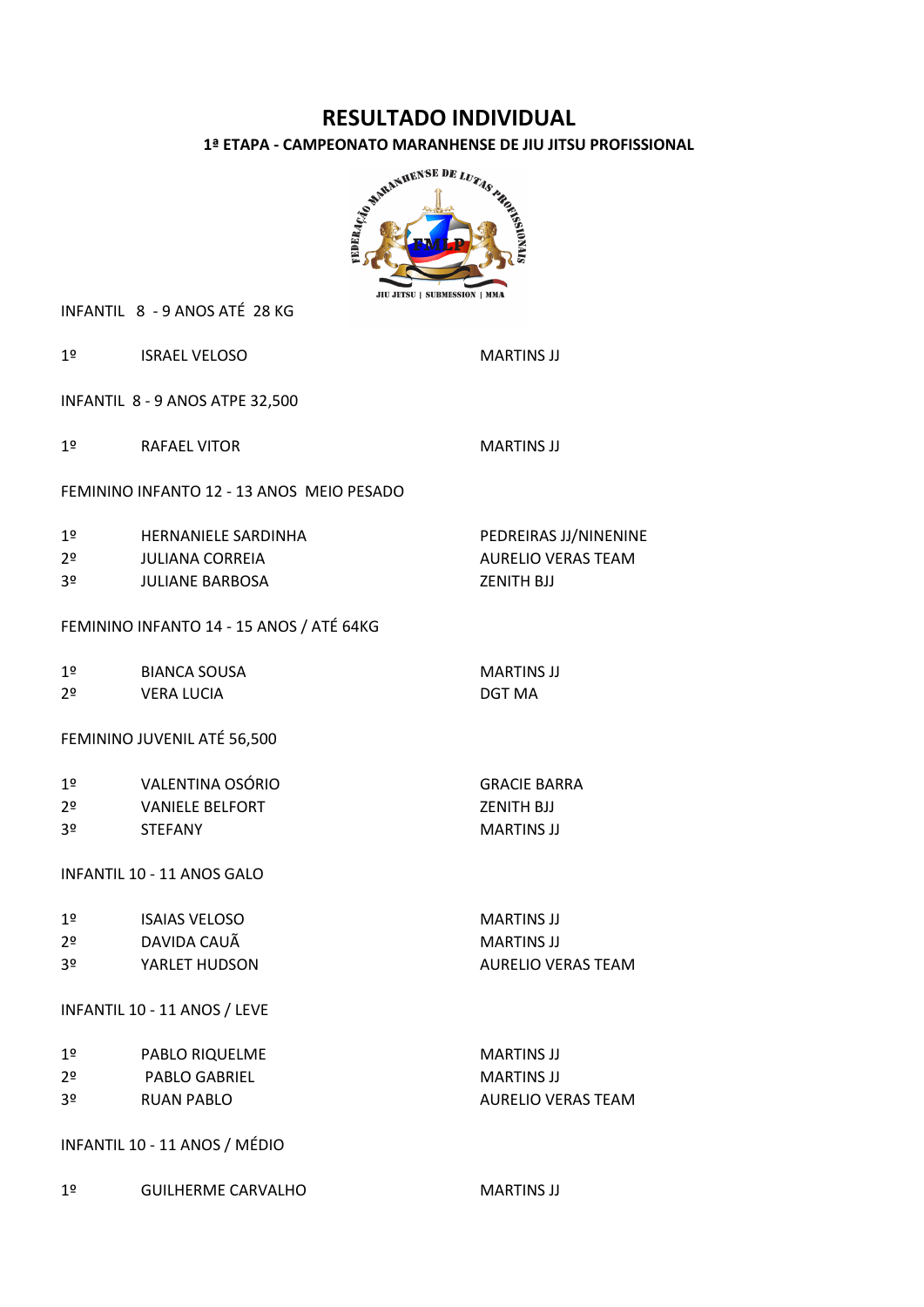# INFANTIL 10 - 11 ANOS / PESADO ATÉ 47,700

| 1 <sup>°</sup> | <b>JOAO VITOR</b>                  | <b>BERG JJ</b>            |
|----------------|------------------------------------|---------------------------|
| 2 <sup>o</sup> | WILTON ROGÉRIO                     | <b>LL MOD</b>             |
|                |                                    |                           |
|                | INFANTO 12 - 13 ANOS/ GALO         |                           |
| 1 <sup>°</sup> | YURE JOSÉ                          | <b>GRACIE BARRA</b>       |
| 2 <sup>o</sup> | DENILSON MOURA                     | PEDREIRAS JJ/ NINENINE    |
|                | INFANTO 12-13 ANOS / PLUMA         |                           |
| 1 <sup>o</sup> | <b>DIOGO PEREIRA</b>               | <b>AURELIO VERAS TEAM</b> |
| 2º             | <b>CLEANDRO MENDES</b>             | <b>MARTINS JJ</b>         |
|                | INFANTO 12 - 13 ANOS / LEVE        |                           |
| 1 <sup>°</sup> | RAFAFL JUNIOR                      | <b>MARTINS JJ</b>         |
| 2 <sup>o</sup> | GABRIEL DA SILVA                   | <b>AURELIO VERAS TEAM</b> |
|                | INFANTO 12 - 13 ANOS / PENA        |                           |
| 1 <sup>°</sup> | <b>ENTONY REIS</b>                 | <b>MARTINS JJ</b>         |
| 2º             | GLAYLSON SILVA                     | <b>MARTINS JJ</b>         |
| 3º             | <b>ICARO FERREIRA</b>              | <b>AURELIO VERAS TEAM</b> |
|                | INFANTO 12 - 13 ANOS / PESADO      |                           |
| 1 <sup>2</sup> | BRUNO LUCAS                        | <b>GRACIE BARRA</b>       |
| 2º             | <b>WANDERSO SANTOS</b>             | <b>AURELIO VERAS</b>      |
|                | INFANTO 12 - 13 ANOS / PESADISSIMO |                           |
| 1 <sup>°</sup> | <b>EDUARDO JR</b>                  | <b>ZENITH BJJ</b>         |
| 2 <sup>o</sup> | <b>RODRIGO LEMOS</b>               | <b>BERG JJ</b>            |
| 3 <sup>o</sup> | <b>BRIAN LUCAS</b>                 | <b>BERG JJ</b>            |
|                | INFANTO 14-15 ANOS / GALO          |                           |
| 1 <sup>°</sup> | <b>ANTONIO PAULO</b>               | <b>MARTINS JJ</b>         |
| 2 <sup>a</sup> | PEDRO LUCAS                        | <b>MARTINS JJ</b>         |
| 3 <sup>o</sup> | <b>JONILSON JUNIOR</b>             | <b>GRACIE BARRA</b>       |
|                | INFANTO 14 15 ANOS / PLUMA         |                           |
| 1 <sup>o</sup> | <b>MATEUS MENDONÇA</b>             | <b>MARTINS JJ</b>         |
| 2 <sup>o</sup> | <b>ADRIANO MARTINS</b>             | <b>MARTINS JJ</b>         |
| 3 <sup>o</sup> | THIAGO PEREIRA                     | <b>ZENITH BJJ</b>         |
|                |                                    |                           |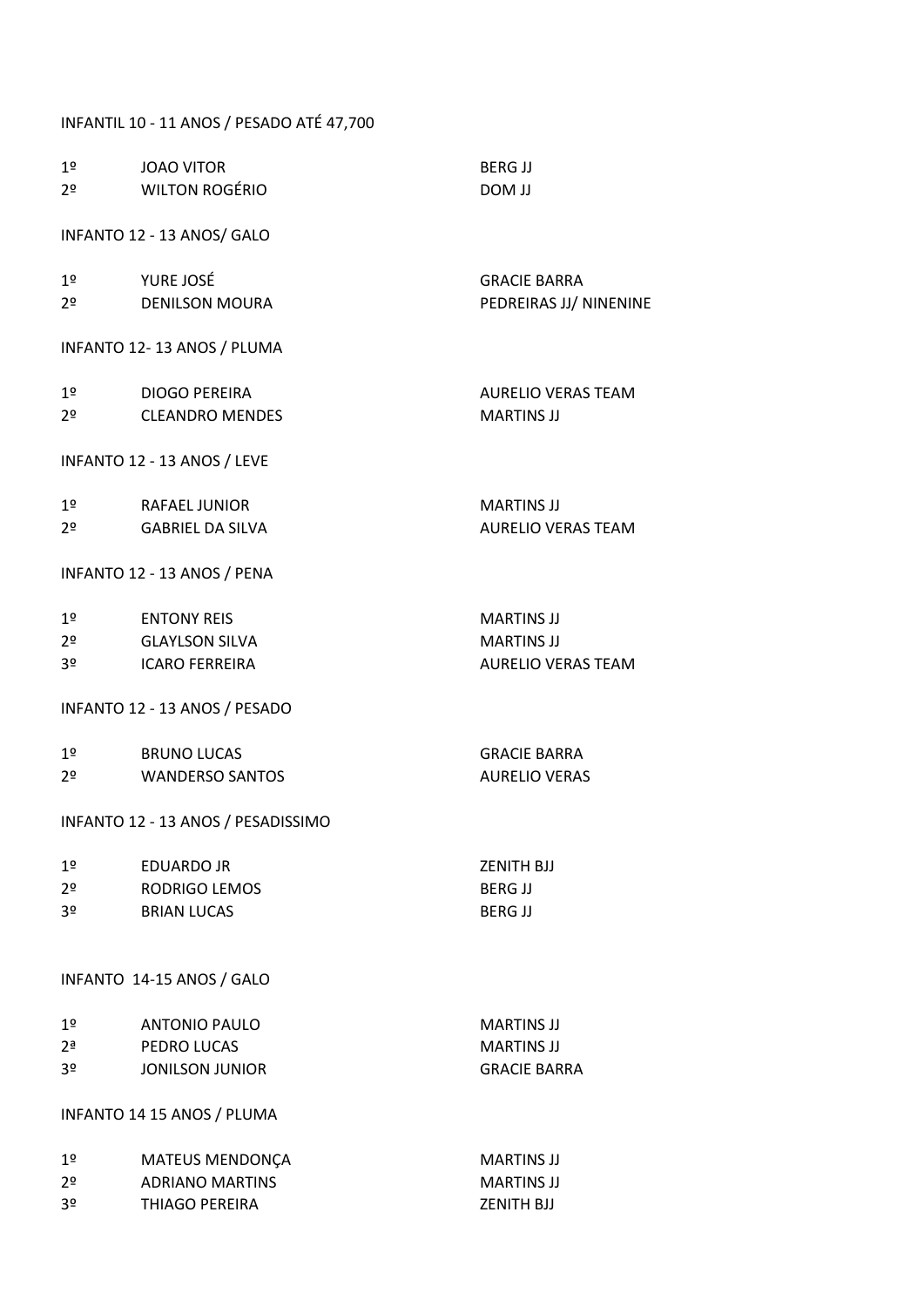## INFANTO 14-15 ANOS/PENA

| 1 <sup>°</sup><br>2º<br>3º                         | ARTUR SOUSA<br>ADAIAS ALVES<br><b>JHONATAN SOUSA</b>                                                     | <b>MARTINS JJ</b><br><b>MARTINS JJ</b><br><b>GRACIE BARRA</b>                 |
|----------------------------------------------------|----------------------------------------------------------------------------------------------------------|-------------------------------------------------------------------------------|
|                                                    | INFANTO 14 - 15 ANOS / LEVE                                                                              |                                                                               |
| 1 <sup>°</sup>                                     | <b>GABRIEL VELOSO</b>                                                                                    | <b>GRACIE BARRA</b>                                                           |
|                                                    | INFANTO 14-15 ANOS / MÉDIO                                                                               |                                                                               |
| 1 <sup>°</sup><br>2º                               | <b>CASSIO FELIPE</b><br><b>LUCAS BRITO</b>                                                               | <b>GRACIE BARRA</b><br><b>AURELIO VERAS TEAM</b>                              |
|                                                    | INFANTO 14 - 15 ANOS / MEIO PESADO                                                                       |                                                                               |
| 1 <sup>°</sup><br>2 <sup>o</sup>                   | <b>VITOR BARBOSA</b><br>RAFAEL LIMA                                                                      | <b>ZENITH BJJ</b><br><b>DOMJJ</b>                                             |
|                                                    | INFANTO 14 - 15 ANOS / PESADO                                                                            |                                                                               |
| 1 <sup>°</sup><br>2º                               | MATEUS SILVA<br><b>ARTUR SELTON</b>                                                                      | PEDREIRAS JJ NINE NINE<br><b>GRACIE BARRA</b>                                 |
|                                                    | INFANTO 14 - 15 ANOS/ PESADISSIMO                                                                        |                                                                               |
| 1 <sup>°</sup><br>2 <sup>o</sup><br>3º             | <b>JONATAS BOBRGES</b><br>DEGLAN SILVA<br><b>MARCOS ANDRÉ</b><br>JUVENIL 16 - 17 ANOS / PLUMA            | <b>GRACIE BARRA</b><br><b>AURELIO VERAS TEAM</b><br><b>AURELIO VERAS TEAM</b> |
|                                                    |                                                                                                          |                                                                               |
| 1 <sup>°</sup><br>2 <sup>o</sup><br>3º             | <b>KASSIO DOS SANTOS</b><br><b>GEDALIAS ALVES</b><br><b>DEIVSON BRITO</b>                                | <b>MARTINS JJ</b><br><b>MARTINS JJ</b><br><b>AURELIO VERAS TEAM</b>           |
|                                                    | JUVENIL 16 - 17 ANOS / PENA                                                                              |                                                                               |
| 1 <sup>°</sup><br>2 <sup>o</sup><br>3º             | <b>VINICIUS BUENO</b><br><b>LUCAS CAMPELO</b><br><b>GABRIEL RODRIGUES</b><br>JUVENIL 16 - 17 ANOS / LEVE | <b>MARTINS JJ</b><br><b>MARTINS JJ</b><br><b>DGT MA</b>                       |
|                                                    |                                                                                                          |                                                                               |
| 1 <sup>°</sup><br>2 <sup>o</sup><br>3 <sup>o</sup> | <b>JOSENOR SANTOS</b><br><b>JOSÉ PATRICIO</b><br><b>CLESIO</b>                                           | <b>GRACIE BARRA</b><br><b>MARTINS JJ</b><br>PEDREIRAS JJ/NINENINE             |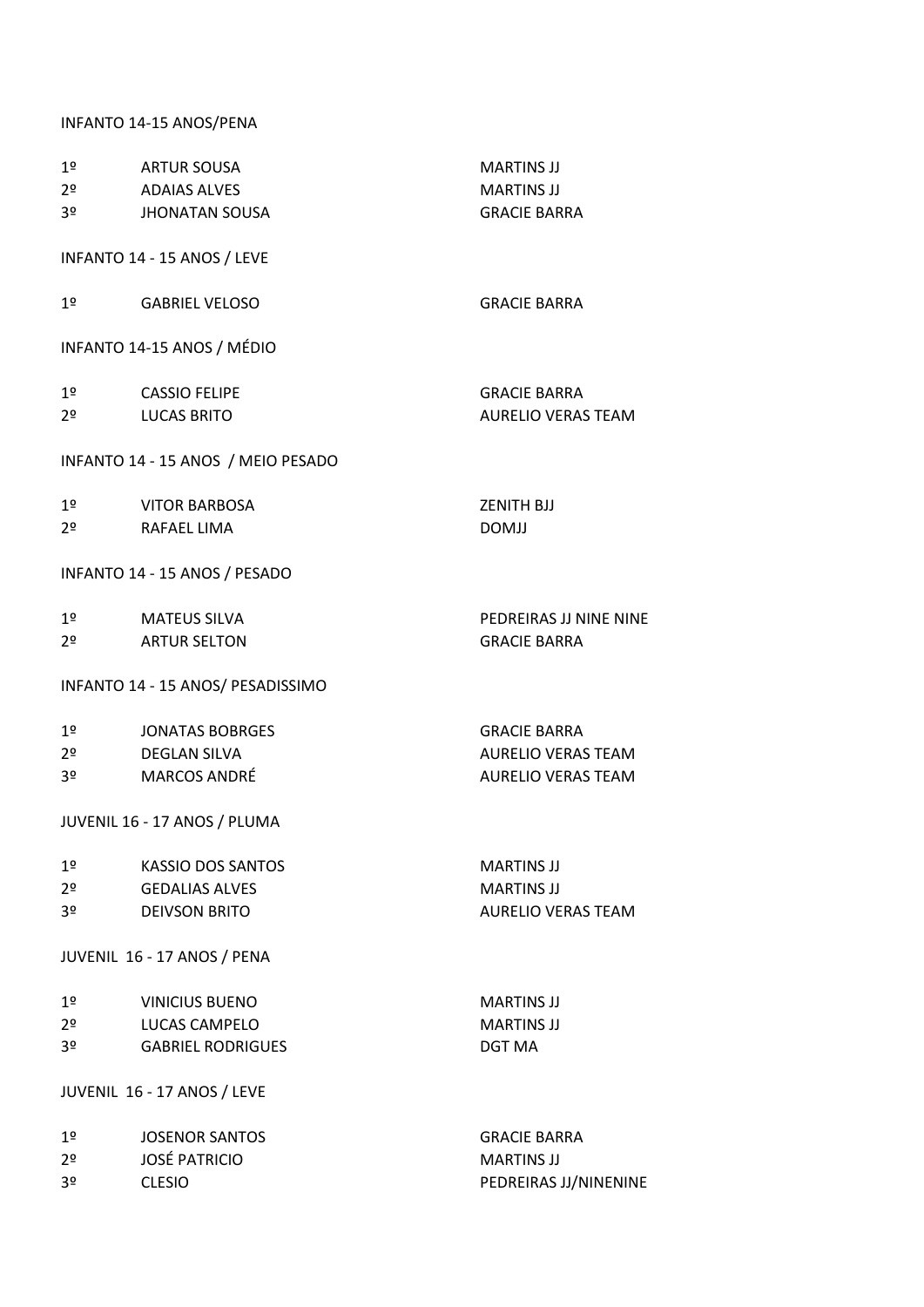#### FEMININO ADULTO FAIXA BRANCA / MEDIO

| 1 <sup>°</sup> | ALINE OLIVEIRA                             | <b>ZENITH BJJ</b>     |
|----------------|--------------------------------------------|-----------------------|
| 2 <sup>o</sup> | ADRIANE FRAZÃO                             | ZENITH BJJ            |
| 3 <sup>o</sup> | <b>FRIDA JACOBSON</b>                      | <b>GRACIE BARRA</b>   |
|                | FEMININO ADULTO FAIXA BRANCA / MEIO PESADO |                       |
| 1º             | ISAURA VIEIRA                              | <b>ZENITH BJJ</b>     |
|                | FEMININO ADULTO FAIXA BRANCA / LEVE        |                       |
| 1 <sup>°</sup> | LUCIENE NUNES                              | <b>GRACIE BARRA</b>   |
| 2º             | MAYARA CARVALHO                            | <b>GRACIE BARRA</b>   |
|                | FEMININO MARROM ADULTO                     |                       |
| 1º             | <b>JULIANA NORONHA</b>                     | <b>GRACIE BARRA</b>   |
|                | FAIXA BRANCA MASCULINO ADULTO / GALO       |                       |
| 1 <sup>9</sup> | <b>ERIVELTON AIRES</b>                     | <b>CARLSON GRACIE</b> |
| 2 <sup>o</sup> | WILLIAM GUSTAVO                            | <b>DGT MA</b>         |
|                | FAIXA BRANCA MASCULINO ADULTO / PLUMA      |                       |
| 1 <sup>°</sup> | <b>MARCOS OLIVEIRA</b>                     | <b>DOM JJ</b>         |
| 2 <sup>o</sup> | WILLIAM MARTINS                            | <b>ZENITH BJJ</b>     |
| 3 <sup>o</sup> | DENILSON BRANDÃO                           | <b>ZENITH BJJ</b>     |
|                | FAIXA BRANCA MASCULINO ADULTO / LEVE       |                       |
| 1 <sup>°</sup> | <b>HILDEMBERG</b>                          | <b>GRACIE BARRA</b>   |
| 2 <sup>o</sup> | NATANAEL BRAZ                              | <b>GRACIE BARRA</b>   |
| 3 <sup>o</sup> | <b>GLAUBER SMITH</b>                       | <b>GRACIE BARRA</b>   |
|                | FAIXA BRANCA MASCULINO ADULTO/ PENA        |                       |
| 1 <sup>°</sup> | <b>RODRIGO HENRIQUE</b>                    | NOVA UNIÃO            |
| 2 <sup>o</sup> | <b>GUSTAVO RODRIGUES</b>                   | <b>GRACIE BARRA</b>   |
| 3º             | <b>ADRIANO MATOS</b>                       | PEDREIRAS JJ/NINENINE |
|                | FAIXA BRANCA MASCULINO ADULTO / LEVE       |                       |
| 1 <sup>°</sup> | RODRIGO HENRIQUE                           | NOVA UNIÃO            |
| 2 <sup>o</sup> | <b>GUSTAVO RODRIGUES</b>                   | <b>GRACIE BARRA</b>   |
| 3 <sup>o</sup> | <b>ADRIANO MARTINS</b>                     | PEDREIRAS JJ/NINENINE |
|                |                                            |                       |

FAIXA BRANCA MASCULINO ADULTO / MEDIO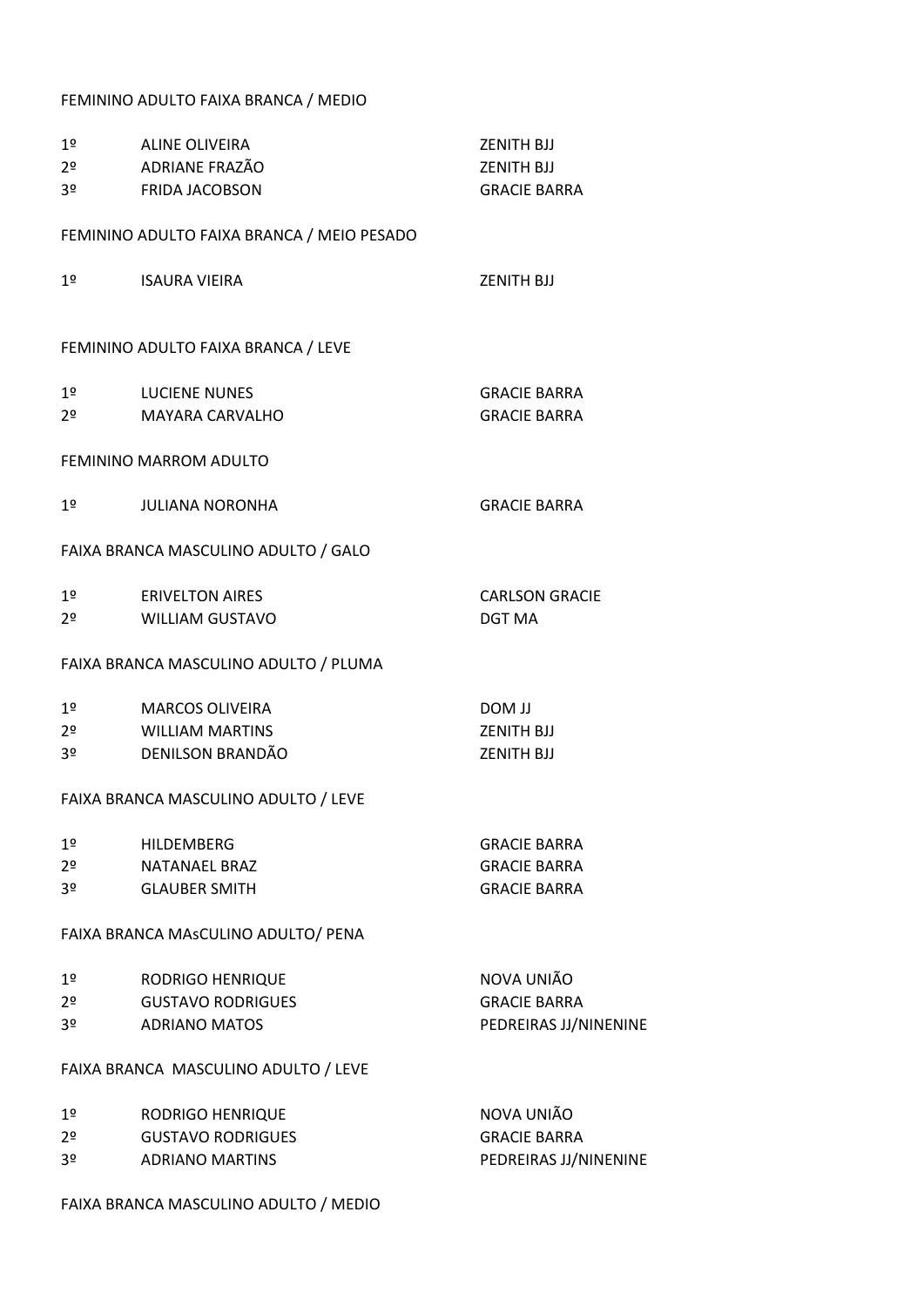| 1 <sup>°</sup> | <b>ALAN GUTERRES</b>                                 | <b>GRACIE BARRA</b>       |
|----------------|------------------------------------------------------|---------------------------|
| 2 <sup>o</sup> | WINTEMBERG AGUIAR                                    | NOVA UNIAO                |
| 3 <sup>o</sup> | PAULO ANTONIO                                        | <b>NOVA UNIAO</b>         |
|                | FAIXA BRANCA ADULTO MEIO/PESADO                      |                           |
| 1 <sup>°</sup> | <b>CAIO CESAR</b>                                    | <b>ZENITH BJJ</b>         |
| 2º             | <b>PAULO EHNRIQUE</b>                                | <b>ZENITH BJJ</b>         |
| 3º             | <b>HELY ANDERSON</b>                                 | <b>NOVA UNIAO</b>         |
|                | FAIXA BRANCA ADULTO / PESADO                         |                           |
| 1 <sup>°</sup> | <b>BRUNO LIMA</b>                                    | <b>GRACIE BARRA</b>       |
| 2 <sup>o</sup> | <b>MARCILIO SILVA</b>                                | <b>NOVA UNIAO</b>         |
| 3º             | LEONARDO BRASIL                                      | <b>ZENITH BJJ</b>         |
|                | FAIXA BRANCA ADULTO/ SUPER PESADO                    |                           |
| 1 <sup>°</sup> | ROOSEVELT JUNIOR                                     | <b>ZENITH BJJ</b>         |
| 2º             | <b>CARLOS GABRIEL</b>                                | <b>GRACIE BARRA</b>       |
|                | FAIXA BRANCA ADULTO / PESADISSIMO                    |                           |
| 1 <sup>°</sup> | RAFAEL ESPARTANO                                     | <b>BERG JJ</b>            |
| 2 <sup>o</sup> | FAGNO BARBOSA                                        | FRAZÃO FIGHT              |
| 3º             | <b>RAISSON PATRICIO</b>                              | <b>GRACIE BARRA</b>       |
|                | FAIXA BRANCA MASCULINO / MASTER / PLUMA              |                           |
| 1º'            | <b>ELENILSON CRUZ</b>                                | <b>LL MOQ</b>             |
| 2 <sup>o</sup> | <b>ADELTON AMARAL</b>                                | <b>AURELIO VERAS TEAM</b> |
|                | <b>FAIXA BRANCA MASTER / LEVE</b>                    |                           |
| 1 <sup>°</sup> | <b>CARLOS EDUARDO</b>                                | <b>ZENITH BJJ</b>         |
| 2 <sup>o</sup> | ANTONIO DE PADUA                                     | PEDREIRAS JJ/NINENINE     |
| 3º             | WENDEL                                               | <b>BERG JJ</b>            |
|                | FAIXA BRANCA MASCULINO / MASTER E SENIOR/MEIO PESADO |                           |
| 1 <sup>°</sup> | <b>BENEDITO FILHO</b>                                | <b>GRACUE BARRA</b>       |
| 2 <sup>o</sup> | IGOR TADEU                                           | <b>UNIART JJ</b>          |
| 3º             | <b>HAROLDO TADEU</b>                                 | <b>GRACIE BARRA</b>       |
|                | FAIXA AZUL JUVENIL / FEMININO / MEIO PESADO          |                           |
| 1º             | <b>JHENNY CHAVES</b>                                 | DGT MA                    |
|                | FAIXA AZUL JUVENIL/MASCULINO/SUPERPESADO             |                           |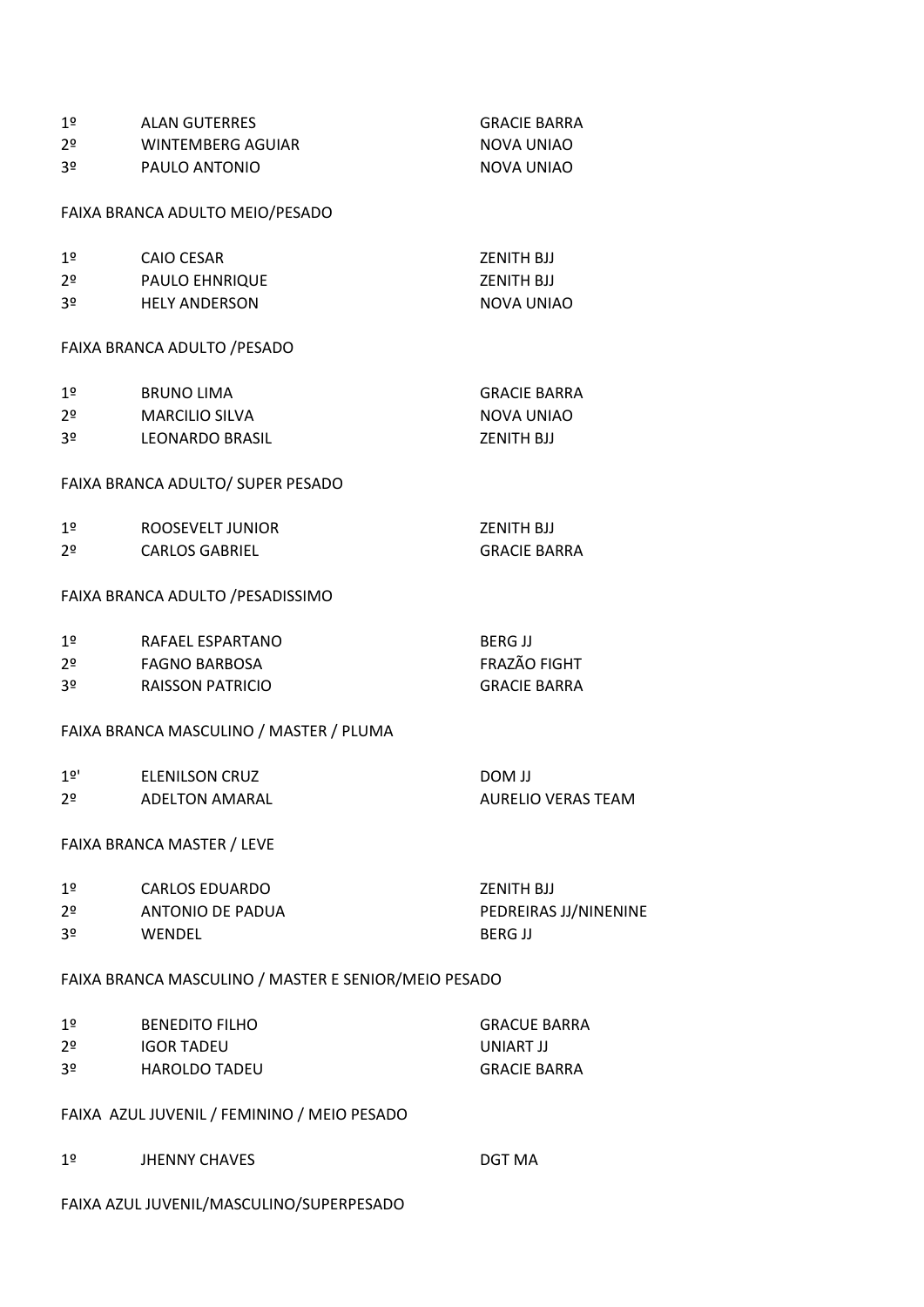| 1 <sup>°</sup>    | <b>REINALDO DE JESUS</b>                   | <b>ZENITH BJJ</b>     |
|-------------------|--------------------------------------------|-----------------------|
| 2 <sup>o</sup>    | <b>EMANUEL AUGUSTO</b>                     | <b>GRACIE BARRA</b>   |
|                   | FAIXA VERDE /AZUL / JUVENIL ATÉ 65 KG      |                       |
|                   |                                            |                       |
| 1 <sup>°</sup>    | <b>GABRIEL SILVA</b>                       | <b>DOM JIU JITSU</b>  |
| 2 <sup>o</sup>    | JOSÉ LEANDRO                               | <b>GRACIE BARRA</b>   |
|                   |                                            |                       |
|                   | FAIXA AZUL / MASCULINO/ PLUMA              |                       |
| 1 <sup>o</sup>    | <b>JOVILSON BRASIL</b>                     | DGT MA                |
| $2^{\frac{a}{2}}$ | <b>DEOLUCAS HOLANDA</b>                    | <b>GRACIE BARRA</b>   |
| 3 <sup>o</sup>    | <b>AIRTON GONDIN</b>                       | <b>GRACIE BARRA</b>   |
|                   | FAIXA AZUL / MASCULINO/ADULTO / PENA       |                       |
|                   |                                            |                       |
| 1 <sup>°</sup>    | JOÃO WALMIR                                | <b>GRACIE BARRA</b>   |
| 2º                | <b>LEONARDO EVERTON</b>                    | <b>ZENITH BJJ</b>     |
| 3 <sup>o</sup>    | <b>ARTUR PINHEIRO</b>                      | <b>GRACIE BARRA</b>   |
|                   | FAIXA AZUL MASCULINO/ADULTO/LEVE           |                       |
| 1 <sup>°</sup>    | <b>ADELSON GUILHERME</b>                   | <b>ZENITH BJJ</b>     |
| 2 <sup>o</sup>    | <b>DABID VACONCELOS</b>                    | NOVA UNIÃO            |
| 3º                | <b>FELIPE MARTINS</b>                      | <b>GRACIE BARRA</b>   |
|                   | FAIXA AZUL/ADULTO/MEDIO                    |                       |
|                   |                                            |                       |
| 1 <sup>o</sup>    | LUCAS ALVES                                | <b>BERG JJ</b>        |
| 2º                | <b>MATHEUS MENDES</b>                      | <b>GRACIE BARRA</b>   |
| 3 <sup>o</sup>    | <b>WILLIAM LOPES</b>                       | <b>ZENITH BJJ</b>     |
|                   | FAIXA AZUL MASCULINO/ADULTO/MEIO PESADO    |                       |
| 1 <sup>°</sup>    | <b>UENES CARLOS</b>                        | <b>GRACIE BARRA</b>   |
| 2º                | LUIS FELIPE                                | <b>GRACIE BARRA</b>   |
|                   |                                            |                       |
|                   | FAIXA AZUL MASCULINO/ADULTO/PESADO         |                       |
| 1 <sup>°</sup>    | <b>ALAN JORGE</b>                          | <b>GRACIE BARRA</b>   |
| 2 <sup>a</sup>    | REINALDO DE JESUS                          | <b>ZENITH BJJ</b>     |
| 3º                | <b>GUSTAVO BAIMA</b>                       | <b>GRACIE BARRA</b>   |
|                   | FAIXA AZUL MASCULINO/ADULTO / SUPER PESADO |                       |
| 1 <sup>°</sup>    | <b>RAUL PIRES</b>                          | <b>ZENITH BJJ</b>     |
| 2º                | <b>THAYRONE RENNON</b>                     | PEDREIRAS JJ/NINENINE |
| 3 <sup>o</sup>    |                                            |                       |
|                   |                                            |                       |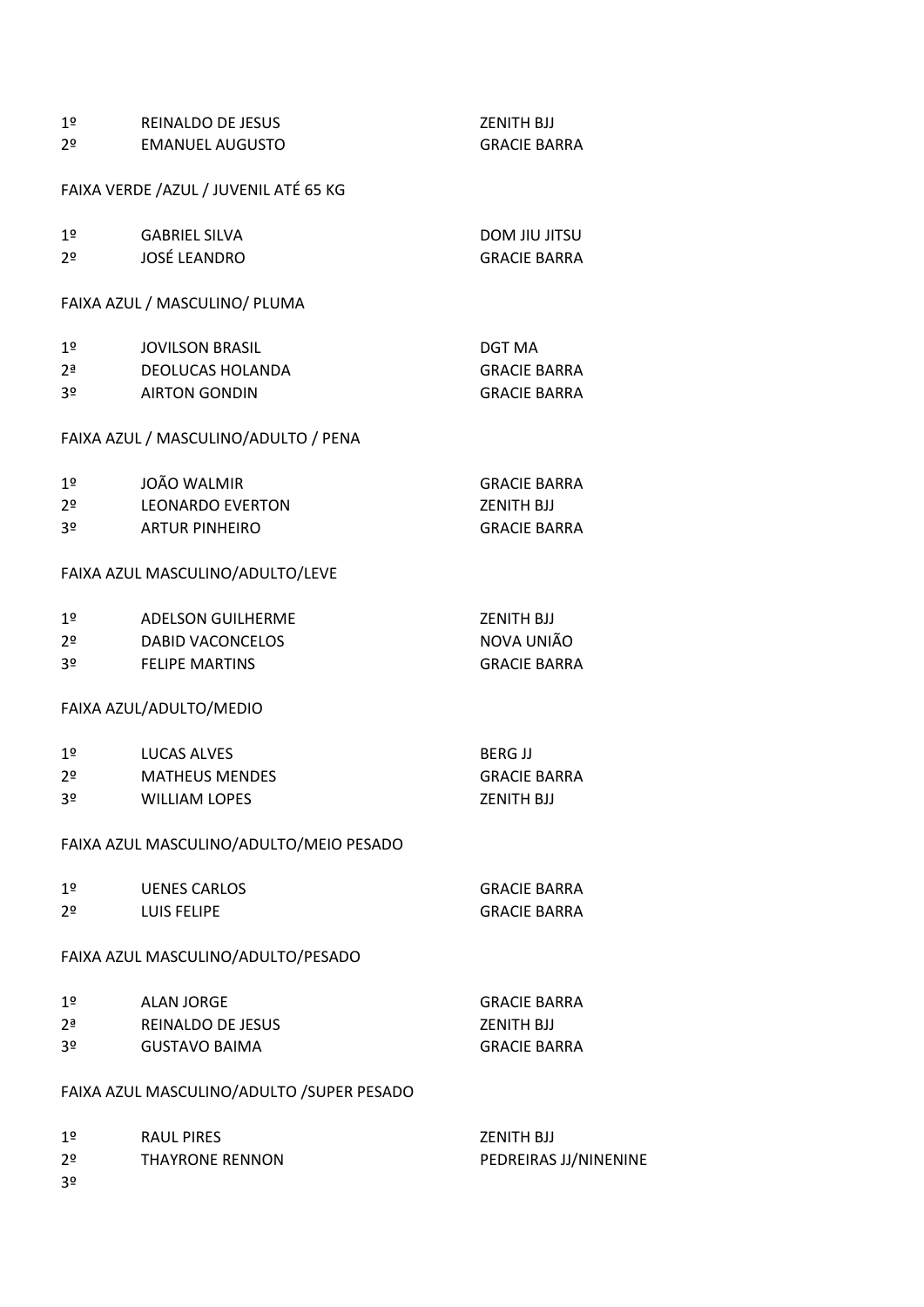#### FAIXA AZUL/MASCULINO/ADULTO/PESADISSIMO

| 1 <sup>o</sup> | <b>RAUL PIRES</b>                   | <b>ZENITH BJJ</b>         |
|----------------|-------------------------------------|---------------------------|
| 2 <sup>o</sup> | ABRÃAO FERREIRA                     | <b>GRACIE BARRA</b>       |
|                | FAIXA AZUL / MASTER E SENIOR / LEVE |                           |
|                |                                     |                           |
| 1 <sup>o</sup> | <b>LEONARDO DUARTE</b>              | ZENITH BJJ                |
| 2 <sup>o</sup> | <b>DENIS WAGNER</b>                 | <b>GRACIE BARRA</b>       |
| 3 <sup>o</sup> | <b>FABIO DUTRA</b>                  | <b>GRACIE BARRA</b>       |
|                | FAIXA AZUL / MASTER E SENIOR/MEDIO  |                           |
| 1 <sup>°</sup> | <b>HAMILTON CAIRES</b>              | <b>ZENITH BJJ</b>         |
| 2 <sup>o</sup> | <b>JORGE LUIS</b>                   | <b>GRACIE BARRA</b>       |
|                | FAIXA AZUL/ MASTER/MEIO PESADO      |                           |
| 1 <sup>°</sup> | FELIPE ANDRÉ                        | <b>GRACIE BARRA</b>       |
| 2 <sup>o</sup> | <b>IGOR QUARTIN</b>                 | <b>GRACIE BARRA</b>       |
| 3 <sup>o</sup> | <b>DEILDSON PEREITA</b>             | <b>AURELIO VERAS</b>      |
|                | FAIXA AZUL/SENIOR/MEIO PESADO       |                           |
| 1 <sup>°</sup> | <b>FRANCISCO SALES</b>              | <b>LL MOD</b>             |
| 2 <sup>o</sup> | <b>MIRKOS SERRA</b>                 | <b>AURELIO VERAS TEAM</b> |
|                | FAIXA ROXA / ADULTO / PENA          |                           |
| 1 <sup>°</sup> | <b>NONATO JUNIOR</b>                | <b>CARLSON GRACIE</b>     |
| 2 <sup>o</sup> | LUCAS CARVALHO                      | NOVA UNIÃO                |
|                | FAIXA ROXAADULTO/LEVE               |                           |
| 1 <sup>°</sup> | <b>ALEF BRITO</b>                   | <b>ZENITH BJJ</b>         |
| 2 <sup>o</sup> | DIEGO CRUZ                          | <b>GRACIE BARRA</b>       |
| 3 <sup>o</sup> | <b>FRANCISCO BAHIA</b>              | <b>GRACIE BARRA</b>       |
|                | FAIXA ROXA / ADULTO/MEDIO           |                           |
| 1 <sup>o</sup> | <b>ALEF BRITO</b>                   | <b>ZENITH BJJ</b>         |
| 2 <sup>o</sup> | DOWVER CRUZ                         | <b>DOJO JAMES ADLER</b>   |
| 3 <sup>o</sup> | <b>ANTONIO MANOEL</b>               | <b>GRACIE BARRA</b>       |
|                | FAIXA ROXA ADULTO/MEIO PESADO       |                           |
| 1 <sup>°</sup> | RODRIGO DIAS                        | <b>ZENITH BJJ</b>         |
| 2 <sup>o</sup> | <b>DIOGO RODRIGUES</b>              | <b>GRACIE BARRA</b>       |
| 3 <sup>o</sup> | STANLEYOLIVEIRA                     | <b>NOVA UNIAO</b>         |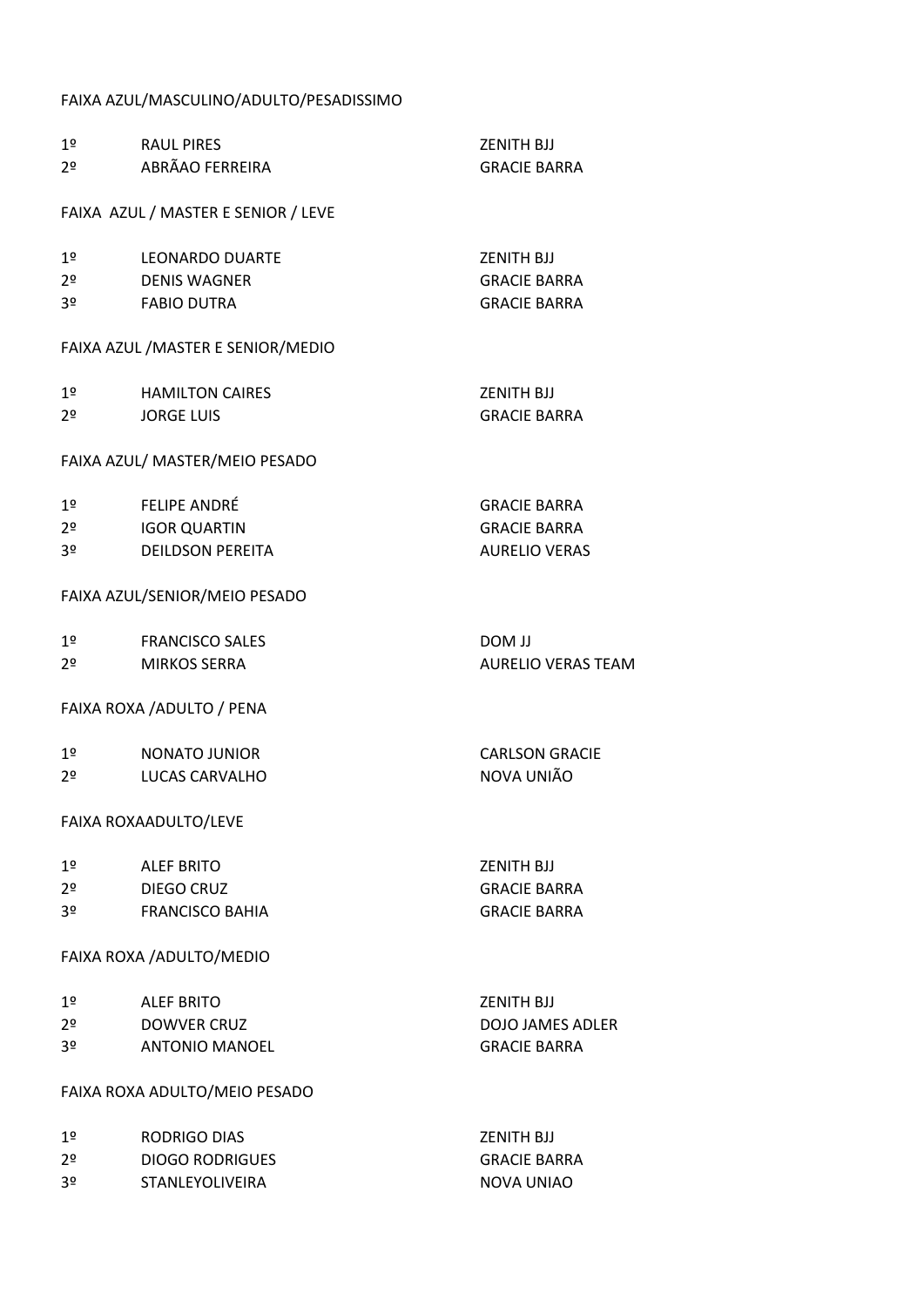#### FAIXA ROXA ADULTO/ PESADO

| 1 <sup>°</sup>                           | <b>ANDRE DIAS</b>               | <b>ZENITH BJJ</b>        |  |
|------------------------------------------|---------------------------------|--------------------------|--|
| 2 <sup>o</sup>                           | PEDRO ALEXANDRE                 | <b>DOURADO JJ</b>        |  |
| 3 <sup>o</sup>                           | <b>RAFAEL NUNES</b>             | <b>NOVA UNIAO</b>        |  |
|                                          | FAIXA ROXA / MASTER/ MEDIO      |                          |  |
| 1 <sup>°</sup>                           | ANGELO VIANA                    | <b>MARTINS JJ</b>        |  |
| 2 <sup>o</sup>                           | <b>ANTONIO MANOEL</b>           | <b>GRACIE BARRA</b>      |  |
| 3º                                       | JOÃO PAULO                      | <b>UNIART</b>            |  |
|                                          | FAIXA MARROM / ADULTO/PLUMA     |                          |  |
| 1 <sup>°</sup>                           | CHARLES ARAUJO                  | <b>CARLSON GRACIE</b>    |  |
| $2^{\circ}$                              | ELIAS MUMIA                     | <b>GRANOLA GOLD TEAM</b> |  |
|                                          | FAIXA MARROM / ADULTO / PENA    |                          |  |
| 1 <sup>°</sup>                           | EDERSON SOUSA                   | <b>SHUDUCA TEAM</b>      |  |
| 2º                                       | <b>BRUNO HENRIQUE</b>           | <b>DOJO JAMES ADLER</b>  |  |
|                                          | FAIXA MARROM / ADULTO / MEDIO   |                          |  |
| 1 <sup>°</sup>                           | LUCAS VINICIUS                  | <b>GRACIE BARRA</b>      |  |
| $2^{\circ}$                              | WALLYSON LIMA                   | <b>LL MOD</b>            |  |
|                                          | FAIXA MARROM / ADULTO / PESADO  |                          |  |
| 1 <sup>°</sup>                           | <b>CARLOS CUTRIM</b>            | <b>GRACIE BARRA</b>      |  |
|                                          | FAIXA MARROM ADULTO PESADISSIMO |                          |  |
| 1 <sup>°</sup>                           | <b>FERNANDO MOREIRA</b>         | <b>CASQUINHA JJ</b>      |  |
| FAIXA PRETA MASTER PESADISSIMO           |                                 |                          |  |
| 1 <sup>°</sup>                           | <b>EDUARDO LEITE</b>            | <b>GRACIE BARRA</b>      |  |
| FAIXA MARROM/SENIOR/MEIO PESADO          |                                 |                          |  |
| 1 <sup>°</sup>                           | <b>AURELIO VERAS</b>            | <b>AURELIO VERAS TEA</b> |  |
| 2º                                       | <b>PAULO BAFFA</b>              | <b>GRACIE BARRA</b>      |  |
| FAIXA MARROM/MASTER E SENIOR/PESADISSIMO |                                 |                          |  |
|                                          |                                 |                          |  |

1 SIDNEY EDUARDO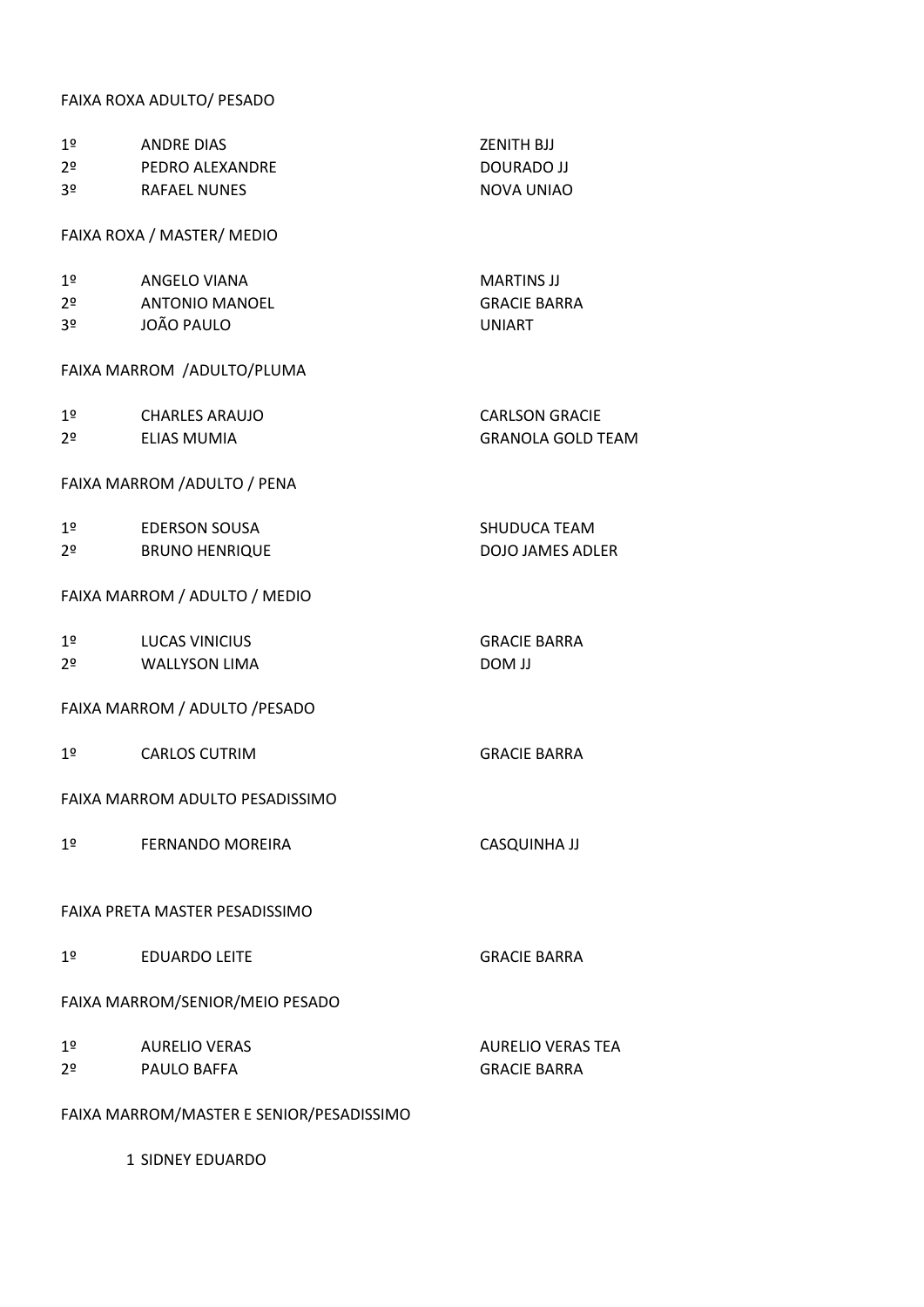### FAIXA PRETA / ADULTO / GALO

| 1 <sup>°</sup>                               | <b>TIAGO EPIFANE</b>                       |                      |  |
|----------------------------------------------|--------------------------------------------|----------------------|--|
|                                              | FAIXA PRETA / ADULTO / PLUMA               |                      |  |
| 1 <sup>°</sup>                               | <b>JUCINALDO BARBOSA</b>                   | <b>ZENITH BJJ</b>    |  |
| 2º                                           | <b>TIAGO EPIFANE</b>                       | <b>TEAM GUMA</b>     |  |
|                                              |                                            |                      |  |
|                                              | FAIXA PRETA/ADULTO/MEDIO                   |                      |  |
| 1 <sup>°</sup>                               | <b>GERSON CARVALHO</b>                     | <b>GRACIE BARRA</b>  |  |
| 2 <sup>o</sup>                               | <b>KLAYTON PACHECO</b>                     | <b>LL MOD</b>        |  |
|                                              | FAIXA PRETA/ADULTO/MEIO PESADO             |                      |  |
| 1 <sup>°</sup>                               | <b>HELRY TRINDADE</b>                      | <b>ZENITH BJJ</b>    |  |
| 2 <sup>0</sup>                               | <b>JOSÉ RIBAMAR</b>                        | <b>FRANKIKO TEAM</b> |  |
|                                              |                                            |                      |  |
|                                              | FAIXA PRETA/MASTER/PESADO                  |                      |  |
| 1 <sup>°</sup>                               | FABIANO DA SILVA                           | NOVA UNIAO           |  |
| 2 <sup>o</sup>                               | <b>SANDRO SOARES</b>                       | <b>DGT MA</b>        |  |
|                                              |                                            |                      |  |
|                                              | ABSOLUTO JUVENIL / VERDE E AZUL / ATÉ 69KG |                      |  |
| 1 <sup>°</sup>                               | <b>GABRIEL SILVA</b>                       | <b>LL MOD</b>        |  |
| 2 <sup>o</sup>                               | <b>CASSIO FELIPE</b>                       | <b>GRACIE BARRA</b>  |  |
| ABSOLUTO JUVENIL / VERDE E AZUL / + DE 69 KG |                                            |                      |  |
| 1º                                           | <b>EMANOEL AUGUSTO</b>                     | <b>GRACIE BARRA</b>  |  |
| 2 <sup>o</sup>                               | <b>REINALDO DE JESUS</b>                   | <b>ZENITH BJJ</b>    |  |
| 3 <sup>o</sup>                               | <b>JONATAN BORGES</b>                      | <b>GRACIE BARRA</b>  |  |
| <b>ABSOLUTO FAIXA PRETA</b>                  |                                            |                      |  |
| 1 <sup>°</sup>                               | <b>EDUARDO LEITE</b>                       | <b>GRACIE BARRA</b>  |  |
| 2 <sup>o</sup>                               | <b>JOSÉ RIBAMAR</b>                        | <b>FRANKIKO TEAM</b> |  |
| 3 <sup>o</sup>                               | <b>FABIANO DA SILVA</b>                    | NOVA UNIÃO           |  |
|                                              |                                            |                      |  |
|                                              | ABSOLUTO FAIXA MARROM                      |                      |  |
| 1 <sup>°</sup>                               | FERNANDO MOREIRA                           | <b>CASQUINHA JJ</b>  |  |
| 2 <sup>o</sup>                               | ANDRÉ SOUSA                                | <b>CASQUINHA JJ</b>  |  |
| 3 <sup>o</sup>                               | <b>ADEYLSON BOGEA</b>                      | <b>GRACIE BARRA</b>  |  |
|                                              |                                            |                      |  |
| ABSOLUTO FAIXA ROXA                          |                                            |                      |  |
| 1 <sup>°</sup>                               | <b>ALEF BRITO</b>                          | <b>ZENITH BJJ</b>    |  |